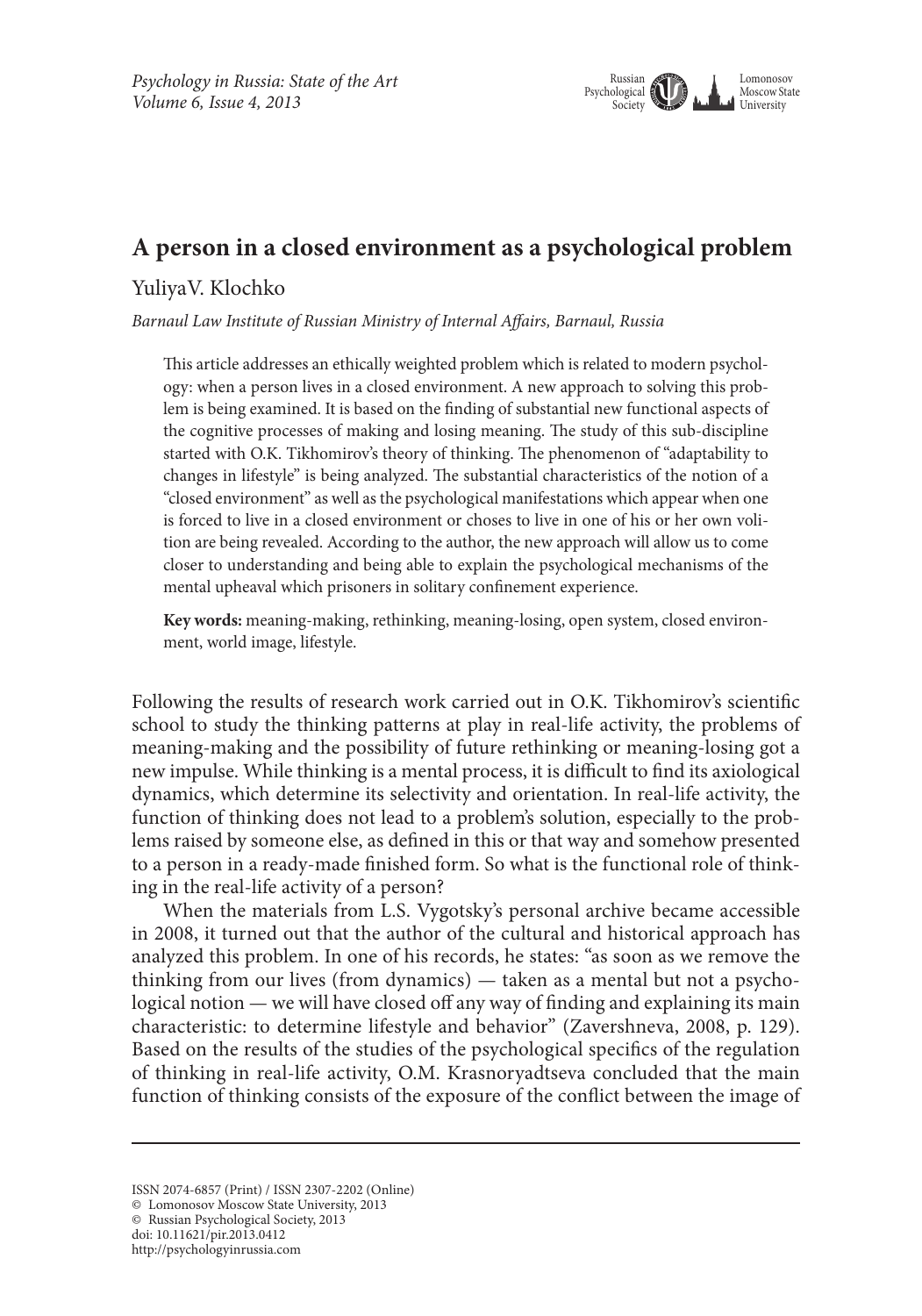the world and the lifestyle of a person, and the determination of ways to resolve it (Krasnoryadtseva, 1997). Meanwhile, thinking fulfills an important function: it mediates the processes of the change of lifestyles and the image of the world by providing balance between them, although it gets altered anyway due to the conflict between how a person understands the world and what (and how) he does in the world — this is the source of a person's psychological self-movement, or internal changes.

In our studies it was stated that people have a different degree of readiness to lifestyle changes (Кlochko, 2002). Meanwhile, the readiness itself was used as a systematic psychological construct which characterizes the person's ability to accept inevitability and the irreversibility of losses in life and to rearrange their lifestyles under conditions of independent choice or through external regulation. This also involves some efforts (including thinking) which should be applied to maintain self-identity despite conditions where the axiological dimensions of life space change, as a condition for helping a person adapt to a new life style.

In our study, the participants were students who had entered a military educational institution, i.e. a closed institution where the lifestyles of residents are regulated in a way that sharply limits the usual system of axiological regulation and demands the formation of a new one. Thus, the problems of meaning-making and rethinking have proved to be the focus of the study. For a student who fails to cope with regulations, complicated problems appear, such as meaning-losing. Problems appear if the new lifestyle, which is highly regulated from the outside, is placed in the center of a negative emotional state, and the problem is revealed in the form of disappointment in personal choices, the denial of dreams, and the destruction of the future plans which were established before the individual entered the military academy. Since a meaning dimension emerges to take part in the processes of meaning-making, the inner personal world may become either broader or narrower, following the external regulations which limit "the space of free actions" (K. Levin) and result in an "existential vacuum", or meaning-losing. Currently, the environments that feature such a restricting regulation are more and more frequently called *closed*.

Enrollment in a closed educational institution very often means that the students find themselves involved in a particularly stressful situation. Such emotions are more typical for the students who did not have a strong intention to enter the closed educational institution and had external reasons instead, for example following a friend, or accepting advice from someone who knows little about the difficulties of staying in such an institution despite the fact that it provides few other opportunities than to one day become a policeman.

The results of our study prove the existence of the dynamic characteristics revealed in the indexes of the "rigidity-flexibility" continuum, within the structure of readiness to the lifestyle change in young people who have chosen professions which demand special working conditions. At the same time, the reflexive abilities of a person are revealed in the indexes of the "internality-externality" continuum. Attempts to establish that a dependence correlation exists between these two indexes have revealed that there is no definite direct dependence between them. Qualitative analysis exemplifies a number of typical specific moments in the continuum-like "rigidity-flexibility" and "internality-externality" scales when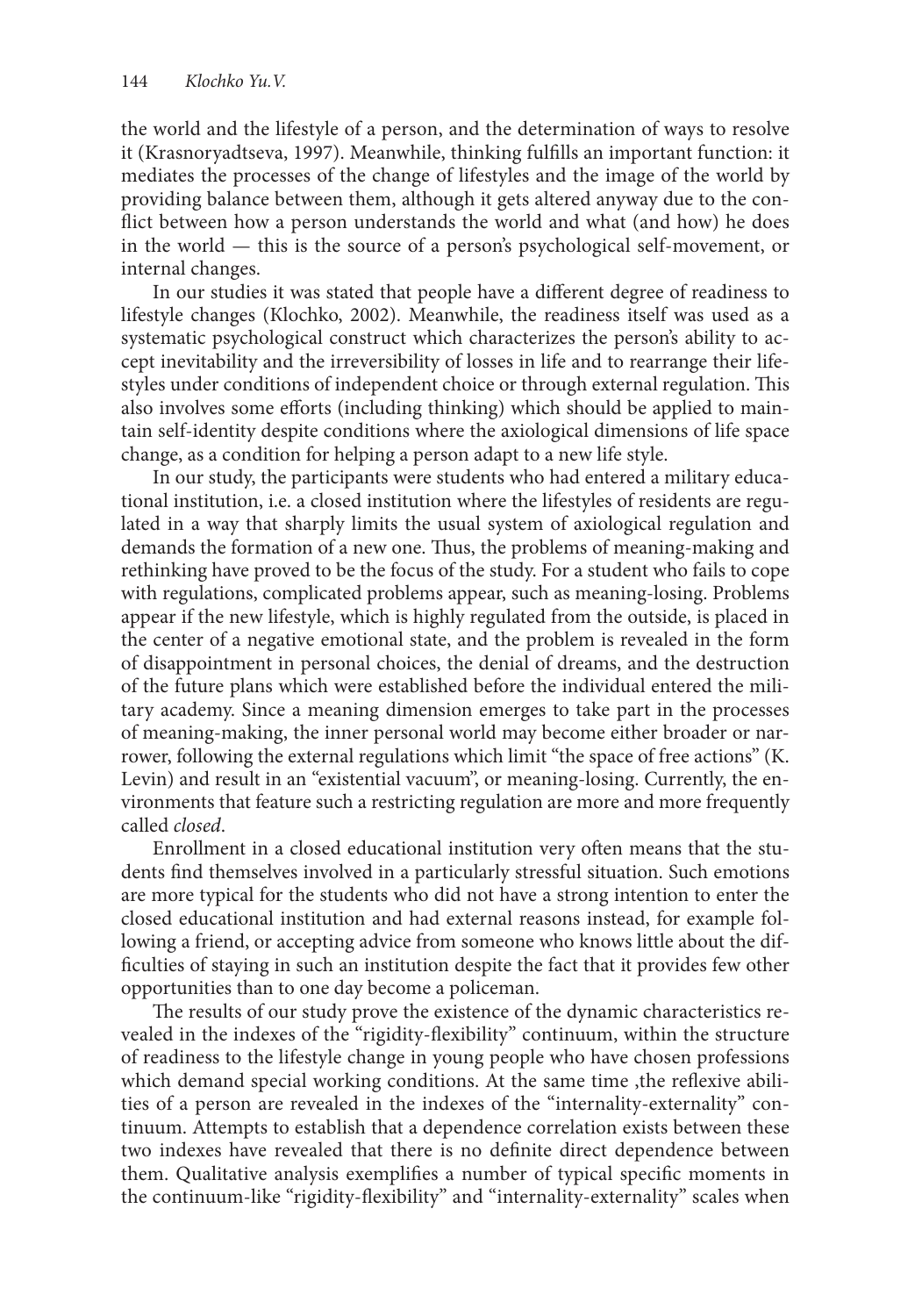analyzing the indexes of psychological maturity and the extreme meanings of students who experience the typical process of adaptation to a lifestyle which is regulated by the conditions that are present when studying in the closed educational institution.

According to O.K. Tikhomirov's opinion, the specification of ideas about the psyche should be carried out in the context of "ideas about the psyche as the formation of new reality" (Tikhomirov, 1992, p. 59); it's possible to give a different explanation to many psychological phenomena which appear when a person adapts to a new, strictly regulated lifestyle in a closed environment. The established psychological tradition turns the process of adapting to a new lifestyle into an analysis of "the sum total of the adaptive reactions of the organism". It stresses the fact that complete adaptation comes when the new conditions in which the students find themselves "become habitual" (Khoroshavina, 1996).

In the new paradigm, the process which has been traditionally called "adaptation" appears to be really complicated. It shows that readiness to accept a lifestyle change is systematic and extra-situational, and has a personally-dependant description presenting specific occurrences and directions for its rearrangement as a human being seen as "an open system" under the influence of external (not depending on a person) and internal (self-determination) factors.

It is known that Tikhomirov's idea about the psyche forming its own reality is considered the basis for the theory of psychological systems (TPS). Meanwhile, a person and a life space created by him/her are examined together: a person goes on digging into the world, the psyche is not discrete, it is continuous and provides remote action, i.e. it connects with something in the world that has meaning, sense and value to the individual. In the TPS the person is understood as a psychological system that is open to the cultural, natural and social world and their support — to the self (Klochko, 1996). The psyche transforms an impersonal, indifferent, "environment" which exists unto itself into a multi-dimensional animated space of life where a person can act and understand the meaning and value of his/her actions (Galazhinsky, Klochko, 2011; Galazhinsky, Klochko, 2012). That is why one's lifestyle cannot be separated from the process of the formation of one's psychological reality, the multi-dimensional human world: its transformation is a consequence of the lifestyle change.

It is necessary to notice that "the meaning to act without tendency about the subject that has meaning is as absurd as the tendency to act without meaning" (Klochko, 2008, p. 37). According to the TPS, emotions and attitudes are systemic dynamic formations ("complexes") which characterize the specifics of rearrangement of human life under the influence of the new demands of the environment. How can we present numerous psychological interactions which accompany the rearrangement of a person — an open psychological system who has to get used to a new lifestyle?

The mindsets which have been formed earlier manifest themselves as a readiness to act in a certain way in the established conceptual reality. Facing new realities which are not yet fully understood and are presented as material rather than axiological entities, these mindsets lose their sense. At the same time they cannot be blocked, even if they are obviously inappropriate for the new life conditions. Meanwhile, the well-oriented activity appears to be an emotional activity that has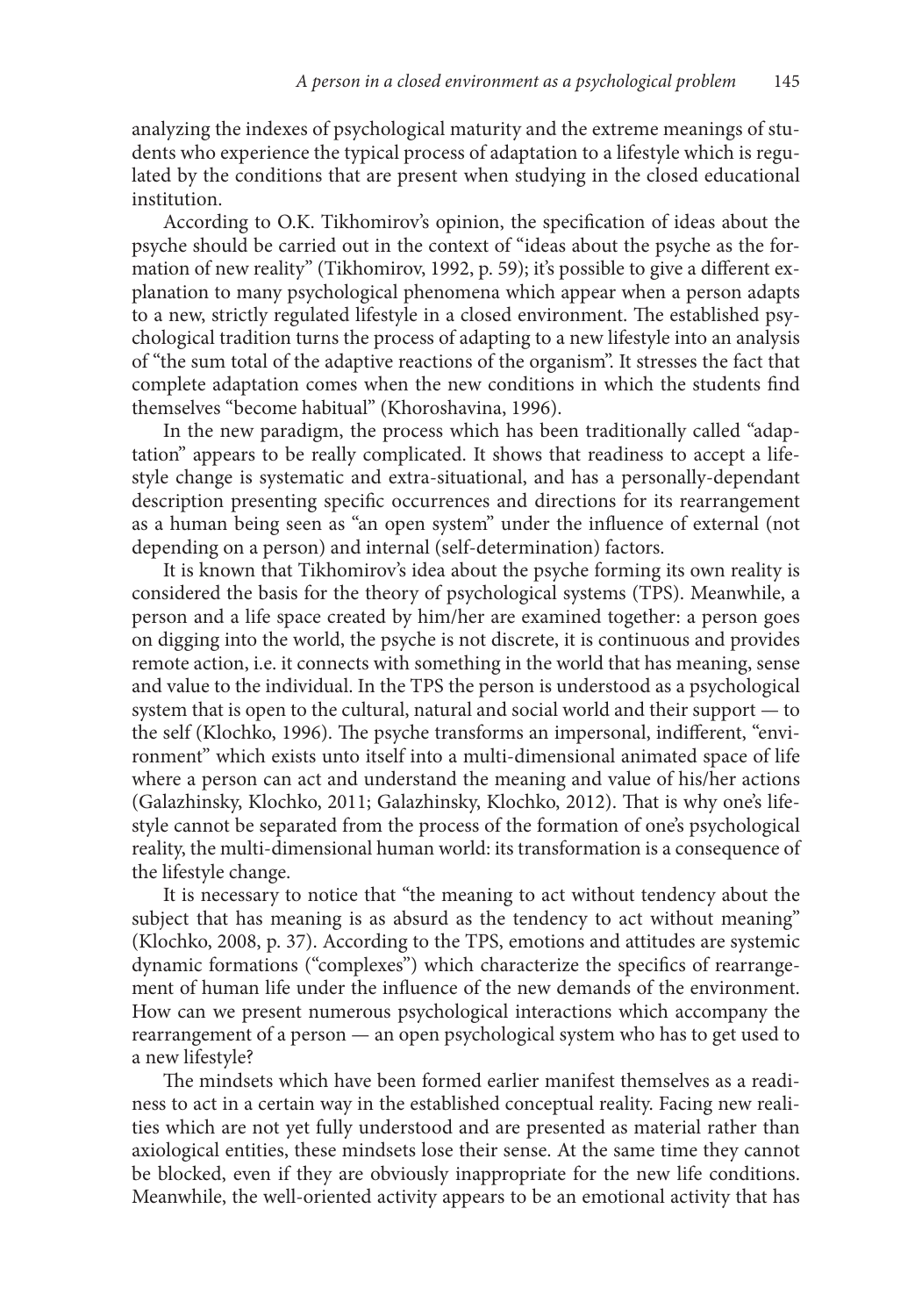lost its intentionality. At the phenomenological level the wide spectrum of emotional expression (from apathy to exaltation) is presented in the form of aggression, anxiety, a feeling of isolation, the meaninglessness of life and neuroses.

Some meaning is preserved and retained until the end, some are reflected differently (the purpose of thinking is to think to rethink), and some are lost. However, when relations with the world become limited and are influenced by external regulation (in close system such as a jail, military service, enrollment in a military university, exile, forced emigration, etc.), an all-powerful emotional background appears. Emotional-attitudinal complexes connote what could be called communicating vessels. When a person acts in habitual conceptual reality, the emotional and semantic component of his/her activity is in the sidelines, and the attitudinal component is presented by an emerging activity. When the attitudes do not correspond to the new reality and lose sense, the emotional component of activity takes the leading position; part of it starts the procedures of meaning-making (the formation of a new conceptual reality), and another part manifests itself in the form of emotional activity directed to nowhere. The weaker the self-organization of a person as an open psychological system is, the more destructive the emotional activity which asserts itself becomes.

As an example, we have to examine the history and origin of the so-called "temporal neuroses". This notion was introduced by S.A. Kravchenko in 2009. It denotes disadaptative states and the attempts of a person to live primarily in only one time period: either the past, present or future or to feel a state of timelessness where a feeling of detachment dominates (Kravchenko, 2009). According to S.A. Kravchenko, such a neurosis is widespread and is exemplified by the desire of some women to be "forever young", while the present reality and especially old age to come is rejected. At the same time, in the case of males, the same neurosis manifests itself as a desire to live in the future, while present or past goals and plans become sacrificed in the name of the future. In adulthood the temporal neurosis often manifests itself by the shift of the focus of consciousness to the past. This state leads to inability of a person to study something new and even to perceive innovations positively; the values of the past replace everything.

The notion of temporal neurosis can be analyzed in the context of the TPS. First of all, the notion of "temporality" itself is frequently used to denote the temporal nature of phenomena which *were produced by the dynamics of their own action* as opposed to those temporal characteristics which are determined by the relation of the action of the given phenomenon in its historical, biological, physical, etc. temporal coordinates. In the TPS a person is considered as an open self-developing system. Thus the temporal manifestations are considered to be something in which the dynamics of human existence are reflected. The dynamics are accompanied by the transformation of the axiological dimensions of life space which occur as a result of self-development under the influence of external factors which influence the effectiveness of self-realization (Borodina, 2008).

Using the example of conscripts, V.N. Borodina examined the temporal manifestations of the effect of the extreme rearrangement of the established lifestyle. She noticed that "the closing" of a person who initially was an open self-developing system when s/he starts adapting to the highly regulated (from outside) lifestyle leads to the appearance of temporal manifestations apparently connected with the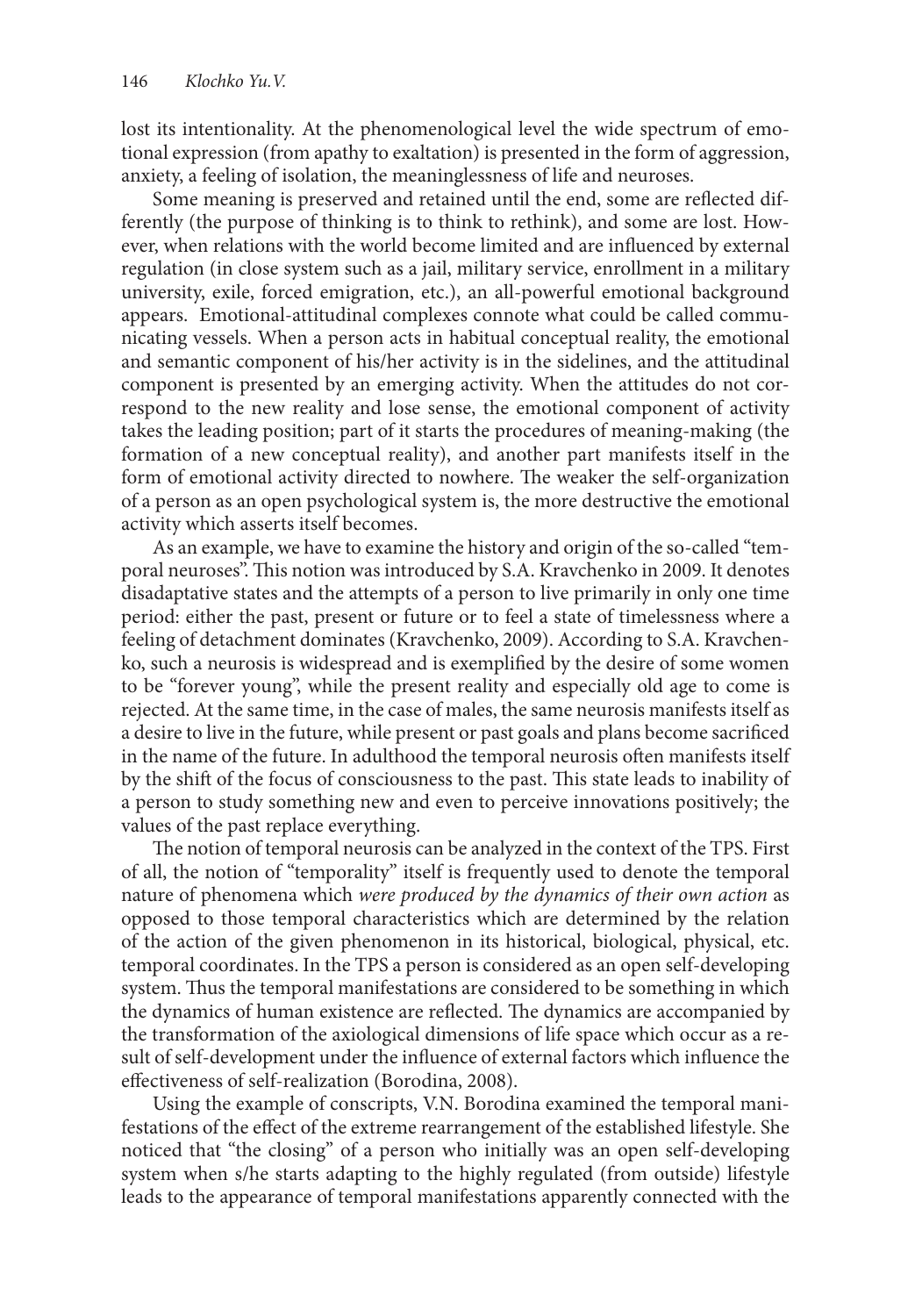deformation of the axiological content of the image of the world and the conscripts' lifestyle (Borodina, 2008). From this description, it follows that temporal manifestations are the natural results of the process of the resolution of the conflict between the necessity to accept a new lifestyle and the preservation of the axiological content of the world image which was formed during the prior lifestyle.

The results of the study show that the specifics of temporal manifestations are closely connected to the individuality and personal traits, such as rigidity/flexibility, locus of control (internality/externality), and other axiological, motivational and self-actualizing characteristics. The regularities that are specific to the different stages of compulsory military service are found in the emergence of temporal manifestation. They are presented by diverse orientations of a person towards one time period (past, present, or future), the emergence of the effects of "time idealization", the "derealization of the present", time "condensation", "slowing-down" or "speeding-up". It is necessary to notice that these manifestations are referred to the parameters of temporal neurosis.

Developing the notion of a "closed space-temporal system", O.M. Pisarev states that staying in places where freedom is deprived is accompanied by a particular emotional background, such as latent anxiety, negative emotions, a feeling that there is a lack of safety, impulsivity, inner conflict, fatigue, and impatience (Pisarev, 2009).

I.S. Khudyakova uses the notion "closed environment of correctional institution" which denotes local space based on the system of regulations which highly limit the exchange/connection of an open system, i.e. a person and the external world (Khudyakova, 2013). She names the levels and the content of experiencing loneliness in environments with different degrees of closeness which are determined by the regulations of the correctional institution. In result, a strong sense of loneliness prompted by the conditions of a closed environment is accompanied by the development of a number of temporal manifestations (the feeling of timelessness, "fixedness" of a person in one of the time periods — past, present or future).

L.A. Rassudova mentioned that the students of closed-type institutions experience the same manifestations. She believes that they appear as a result of response to factors that threaten to damage the self (the "I") as an entity and present one of the forms of destructive psychological defense (Rassudova, 2013).

We consider the forced extreme alteration of the lifestyle caused by the adaptation of a person in a "close" environment is in fact the deformation of the whole chronotopic organization of a person as a very complicated space-temporal system. In particular, for a while, life-sustaining activity loses its meaning- orienting points. Rethinking (the solution of the semantic problem) is the mechanism of "the chronotope reconstruction" and meaning-losing is a sort of payment for the imperfection of this mechanism.

In the framework of the problem of the "space-temporal organization of the life world of a person", Ye.V. Nekrasova (2005) used a transspective analysis and showed that forcing a person to do something against his/her will (imprisonment, exile, deportation, deprivation, etc.) leads to the deformation of his/her life world. This deformation takes the form of losing the ability to selectively interaction with the environment; it results in the violation of the sense dynamics and leads to the person's focusing on the past (until reminiscing becomes the only subject of con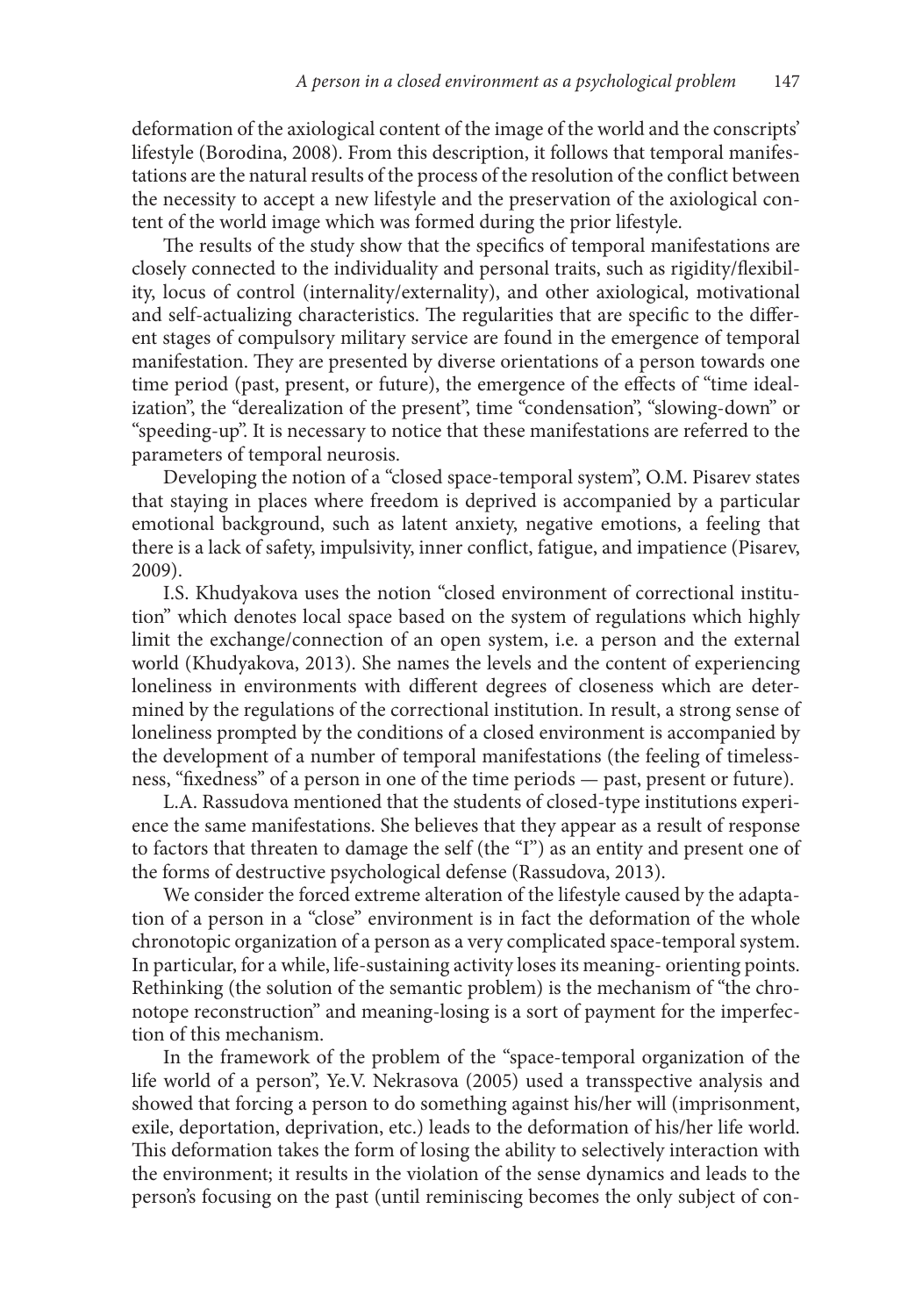sciousness and takes on a pathologic character) or future (pseudo-future, pseudolife substituting real life) that is the basis for the behavior deformation in present; dominant concentration on the present when the image of the world is indistinct; centration on the present (now) with the deformation of the space (here); and a loss of the meaning of existence in "everyday cyclic everyday time" (M.M. Bakhtin) which does not have a progressive historical course of events.

The most important point is that the deformations of the life space are always accompanied by the change of the subjective time perception (time "slows down", "speeds up", or "stops", or there is the "timelessness of existence") which occurs because of the "loss of the feeling of reality" and "derealization effects" emerge, etc.

Taking all of this into consideration, the mechanism of the temporal neurosis is as follows. Human life space and subjective time are internally connected, and the axiological dimensions of the life world fulfill a system-forming function, unifying consciousness and activity in the external world. When a person sharply changes his or her lifestyle because he or she becomes a part of a closed environment that regulates (deprivates) him her of selective exchanges with his or her environment, there emerges a reasonable threat that a person as an open self-developing system may be destroyed. Thus, the facts found by Ye.V. Nekrasova become clear, namely that the valuable bases of existence are being destroyed first; in this case the life world is no longer perceived as reality — as a space for the implementation of one's forces. Then the meaning depletion of the life world occurs. It is accompanied by the deformations of the feeling of reality of existence.

It is possible to state that in the subjective field of psychology, a topical and extremely ethically weighted problem exists when a person (an open system) is placed in a closed environment. We believe that in the process of solution of this problem, the real nature of psychological difficulties, which a person who is incarcerated experiences, will be found.

## **References**

- Borodina, V. N. (2008). Osobennosti vospriyatiya subyektivnogo vremeni voennosluzhaschimi po prizyvu [Specifics of perception of subjective time by conscripts]. *Izvestiya Rossiiskogo gosudarstvennogo pedagogicheskogo universiteta. Aspirantskie tetradi*. [Proceedings of the Russian State Pedagogical University. Postgraduate notes], *28*(63), 2, 37–45.
- Galazhinsky, E. V., Klochko, V. Y. (2011). Kategoriya «otnoshenie» v psikhologii v svete paradigmaljnoi dinamiki nauki [Category of "attitude" in psychology from the standpoint of the paradigmal dynamics of science]. *Mir psikhologii [World of Psychology]*, *4*(68), 14–31.
- Galazhinsky, E. V., & Klochko, V. Y. (2012). System anthropological psychology: Methodological foundations. *Psychology in Russia: State of the Art*, *5*, 81–98. doi: 10.11621/pir.2012.0005
- Klochko V. Y. (2008). Modern Psychology: Systems Meaning of a Paradigm Shift. *Psychology in Russia: State of the Art, 1,* 25–40. doi: 10.11621/pir.2008.0002
- Klochko, V. Y. (1996). Chelovek kak psikhologicheskaya sistema [Man as a psychological system] *Sibirskiyj psikhologicheskiyj zhurnal [Siberian Psychological Journal]*, *2*, 10–13.
- Klochko, Yu. V. (2000). Psikhologicheskie osnovaniya rigidnosti socialjnogo povedeniya studentov [Psychological basis of rigidity in social behavior of students]. *Fiksirovannye formy povedeniya: Materialy regionalnoi shkoly molodykh uchenykh* [Fixed behavior: Proceedings of the Regional School of Young Scientists]. (pp. 85–90). Bijsk: Univ BiGPI Publ.